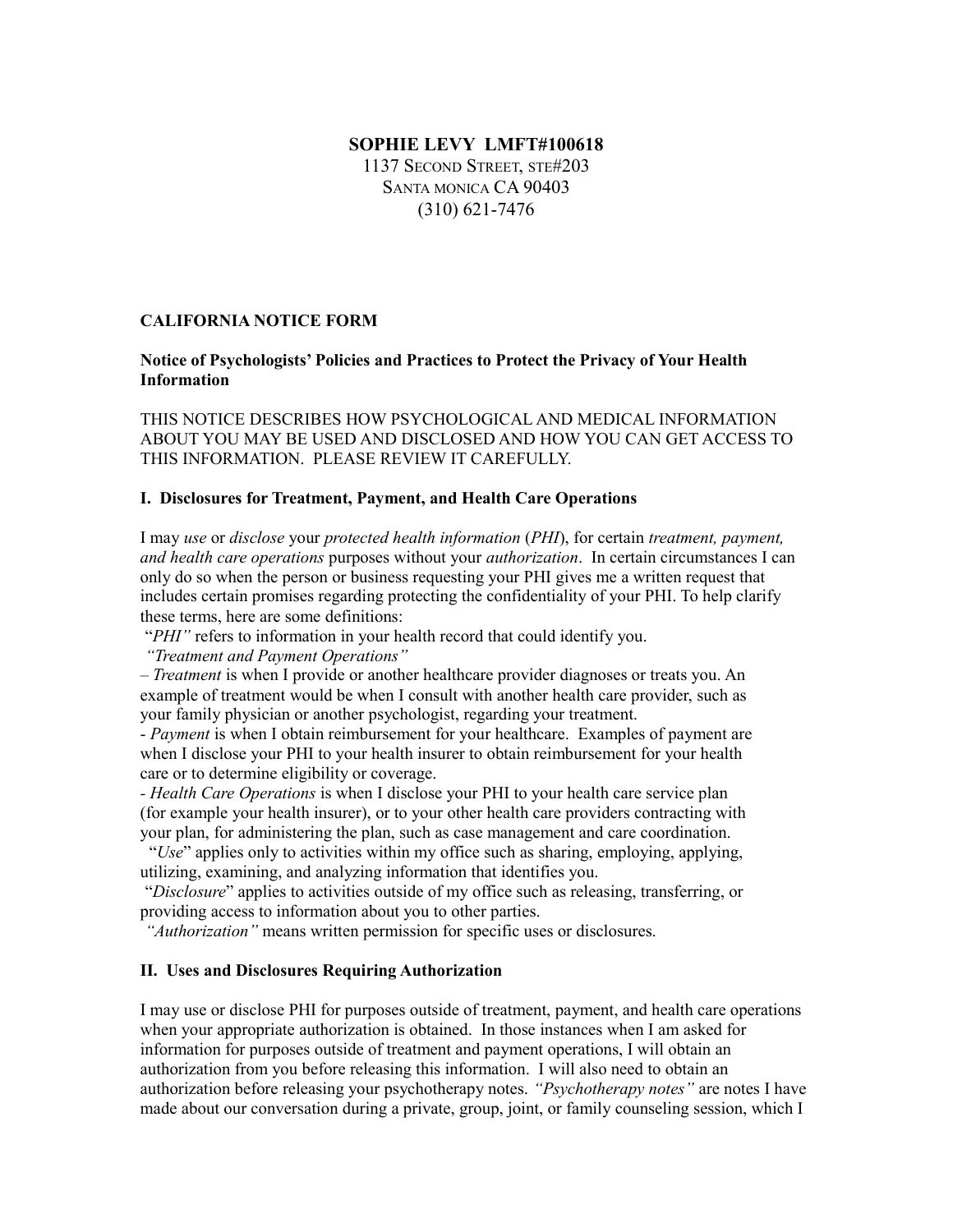have kept separate from the rest of your medical record. These notes are given a greater degree of protection than PHI.

You may revoke or modify all such authorizations (of PHI or psychotherapy notes) at any time; however, the revocation or modification is not effective until I receive it.

#### **III. Uses and Disclosures with Neither Consent nor Authorization**

I may use or disclose PHI without your consent or authorization in the following circumstances:

**Child Abuse:** Whenever I, in my professional capacity, have knowledge of or observe a child I know or reasonably suspect, has been the victim of child abuse or neglect, I must immediately report such to a police department or sheriff's department, county probation department, or county welfare department. Also, if I have knowledge of or reasonably suspect that mental suffering has been inflicted upon a child or that his or her emotional wellbeing is endangered in any other way, I may report such to the above agencies.

**Adult and Domestic Abuse:** If I, in my professional capacity, have observed or have knowledge of an incident that reasonably appears to be physical abuse, abandonment, abduction, isolation, financial abuse or neglect of an elder or dependent adult, or if I am told by an elder or dependent adult that he or she has experienced these or if I reasonably suspect such, I must report the known or suspected abuse immediately to the local ombudsman or the local law enforcement agency.

I do not have to report such an incident if:

1) I have been told by an elder or dependent adult that he or she has experienced behavior constituting physical abuse, abandonment, abduction, isolation, financial abuse or neglect;

2) I am not aware of any independent evidence that corroborates the statement that the abuse has occurred;

3) the elder or dependent adult has been diagnosed with a mental illness or dementia, or is the subject of a court-ordered conservatorship because of a mental illness or dementia; and

4) in the exercise of clinical judgment, I reasonably believe that the abuse did not occur.

**Health Oversight:** If a complaint is filed against me with the California Board of Psychology, the Board has the authority to subpoena confidential mental health information from me relevant to that complaint.

**Judicial or Administrative Proceedings:** If you are involved in a court proceeding and a request is made about the professional services that I have provided you, I must not release your information without 1) your written authorization or the authorization of your attorney or personal representative; 2) a court order; or 3) a subpoena duces tecum (a subpoena to produce records) where the party seeking your records provides me with a showing that you or your attorney have been served with a copy of the subpoena,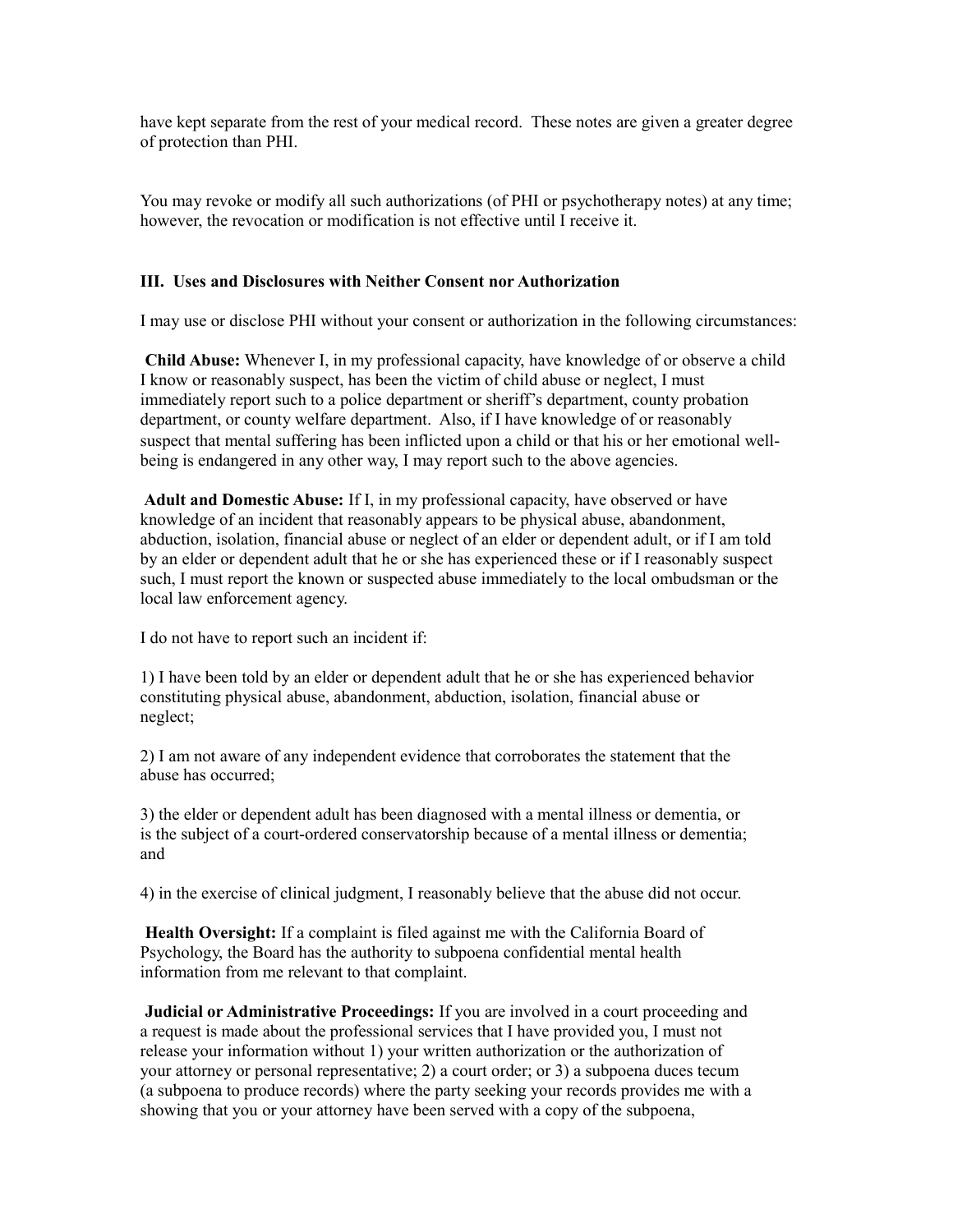affidavit and the appropriate notice, and you have not notified me that you are bringing a motion in the court to quash (block) or modify the subpoena. The privilege does not apply when you are being evaluated for a third party or where the evaluation is courtordered. I will inform you in advance if this is the case.

**Serious Threat to Health or Safety:** If you communicate to me a serious threat of physical violence against an identifiable victim, I must make reasonable efforts to communicate that information to the potential victim and the police. If I have reasonable cause to believe that you are in such a condition, as to be dangerous to yourself or others, I may release relevant information as necessary to prevent the threatened danger.

**Workers' Compensation**: If you file a worker's compensation claim, I must furnish a report to your employer, incorporating my findings about your injury and treatment, within five working days from the date of the your initial examination, and at subsequent intervals as may be required by the administrative director of the Worker's Compensation Commission in order to determine your eligibility for worker's compensation.

# **IV. Patient's Rights and Psychologist's Duties**

Patient's Rights:

*Right to Request Restrictions* –You have the right to request restrictions on certain uses and disclosures of protected health information about you. However, I am not required to agree to a restriction you request.

*Right to Receive Confidential Communications by Alternative Means and at Alternative Locations* – You have the right to request and receive confidential communications of PHI by alternative means and at alternative locations. (For example, you may not want a family member to know that you are seeing me. Upon your request, I will send your bills to another address.)

*Right to Inspect and Copy* – You have the right to inspect or obtain a copy (or both) of PHI in my mental health and billing records used to make decisions about you for as long as the PHI is maintained in the record. I may deny your access to PHI under certain circumstances, but in some cases you may have this decision reviewed. On your request, I will discuss with you the details of the request and denial process.

*Right to Amend* – You have the right to request an amendment of PHI for as long as the PHI is maintained in the record. I may deny your request. On your request, I will discuss with you the details of the amendment process.

*Right to an Accounting* – You generally have the right to receive an accounting of disclosures of PHI for which you have neither provided consent nor authorization (as described in Section III of this Notice). On your request, I will discuss with you the details of the accounting process.

*Right to a Paper Copy* – You have the right to obtain a paper copy of the notice from me upon request, even if you have agreed to receive the notice electronically.

Psychologist's Duties: